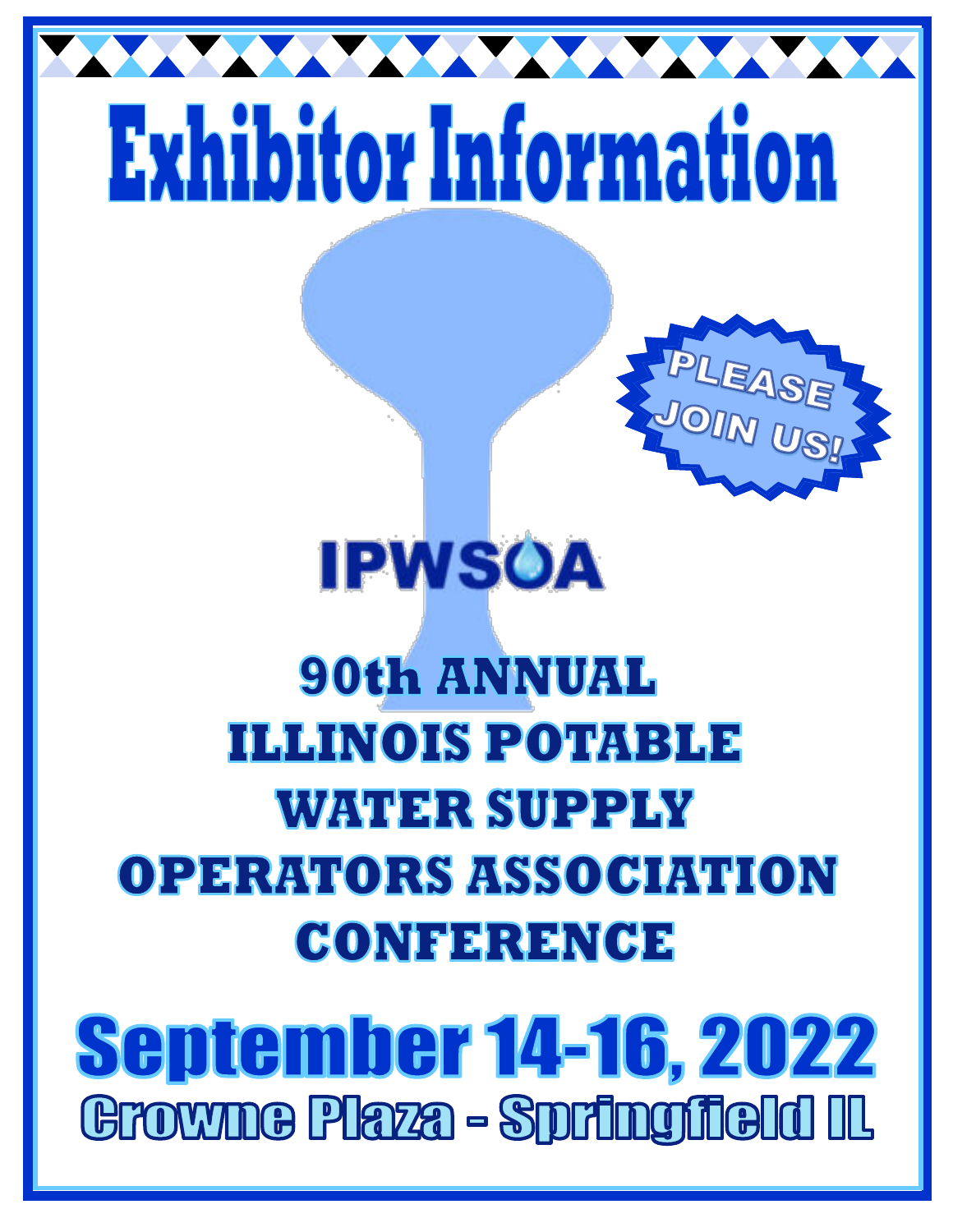#### **Host Hotel & Conference Location**

Crowne Plaza 3000 South Dirksen Parkway Springfield, IL 62703 Call 217-529-7777 and select option #1 for reservations – refer to *Group Code P6Q* when speaking with the reservationist

#### **Special conference rates available until August 29, 2022**

\$122.00 + tax per night for Standard Guest Room

#### **EXHIBIT INSTALLATION, DISMANTLING & REMOVAL**

Set-up for the show can be completed Tuesday between 4:30 p.m. and 7:00 p.m. or Wednesday morning from 7:00 a.m. until 8:00 a.m. Removal can begin at 3:00 p.m. on Thursday. **ALL BOOTHS MUST REMAIN ON DISPLAY UNTIL CLOSING AT 3:00 P.M. THURSDAY, SEPTEMBER 15**, **2022, as attendees will break to the Exhibit Hall between 2:30 and 3:00 pm.** 

#### **EXHIBIT HALL HOURS**

Wednesday, September 14th 8:00 a.m.—6:30 p.m. (You may choose to remain with your booth during the Mix 'N Mingle)

Thursday, September 15th 8:00 a.m.—3:00 p.m.

All exhibitors and helpers will be required to wear registration badges marked "EXHIBITOR". Please check in at the registration desk when you arrive to pick up your exhibitor packet and badges.

#### **PAYMENT FOR EXHIBIT SPACE**

Payment for 100% of the cost of the booth must accompany all applications, Phone or faxed applications cannot be accepted. *DEADLINE FOR REGISTRATION IS AUGUST 1, 2022*

#### **FEES INCLUDE**

Excel Decorators is the official contractor for exhibitor booths. Fees for the booth includes: 10' x 8' booth, standard 8' draped back wall and 3' high side dividers, One 6' skirted table & two chairs, standard electricity and general cleaning of the hall**.** 

It also includes admittance to the Wednesday Mix 'n Mingle, and Thursday evening Hospitality Room. You may have as many people as you like in your booth at no additional charge for badges/personnel.

#### *BOOTH PRICE INCLUDES NO MEALS*

Displays must be positioned so as not to obstruct the view of other Exhibitors. Flashing lights or other distracting or annoying materials are prohibited. All audio presentations must be kept at a reasonable level. Complaints will result in ceasing the offending practice at the direction of the Exhibit Chairman. Company signs painted or affixed to free standing equipment must be kept within the 8' height limit.

#### **CONFERENCE ACTIVITIES**

#### **FALL GOLF OUTING**

The annual fall golf outing will be held Tuesday, September 13th at The Rail Golf Course. This is a 4 person scramble with a shotgun start at noon. Cost is \$100 per golfer and includes lunch, drink tickets and driving range. See enclosed flyer for registration information.

#### **MIX 'N MINGLE**

A Mix 'n Mingle will be held in the Exhibit area Wednesday beginning at 4:30 p.m. Complimentary snacks, soft drinks, beer and wine will be served and a cash bar provided. A Bag Toss Tournament will also take place during this time.

#### **DRAWINGS**

Cash drawings will take place during breaks. If you choose to participate in the cash drawings, you will receive a drawing box.

#### **SPONSORSHIPS**

**Lunch** - Sponsors' logo will be displayed on the lunch tickets, and on a sign showing your sponsorship posted at the meal area.

**Bags Tournament** - Sponsorship will be prominently displayed in the hall and on the agenda. You may also sponsor a set of bag boards with your logo on it. These will be prizes to the winners of the contest.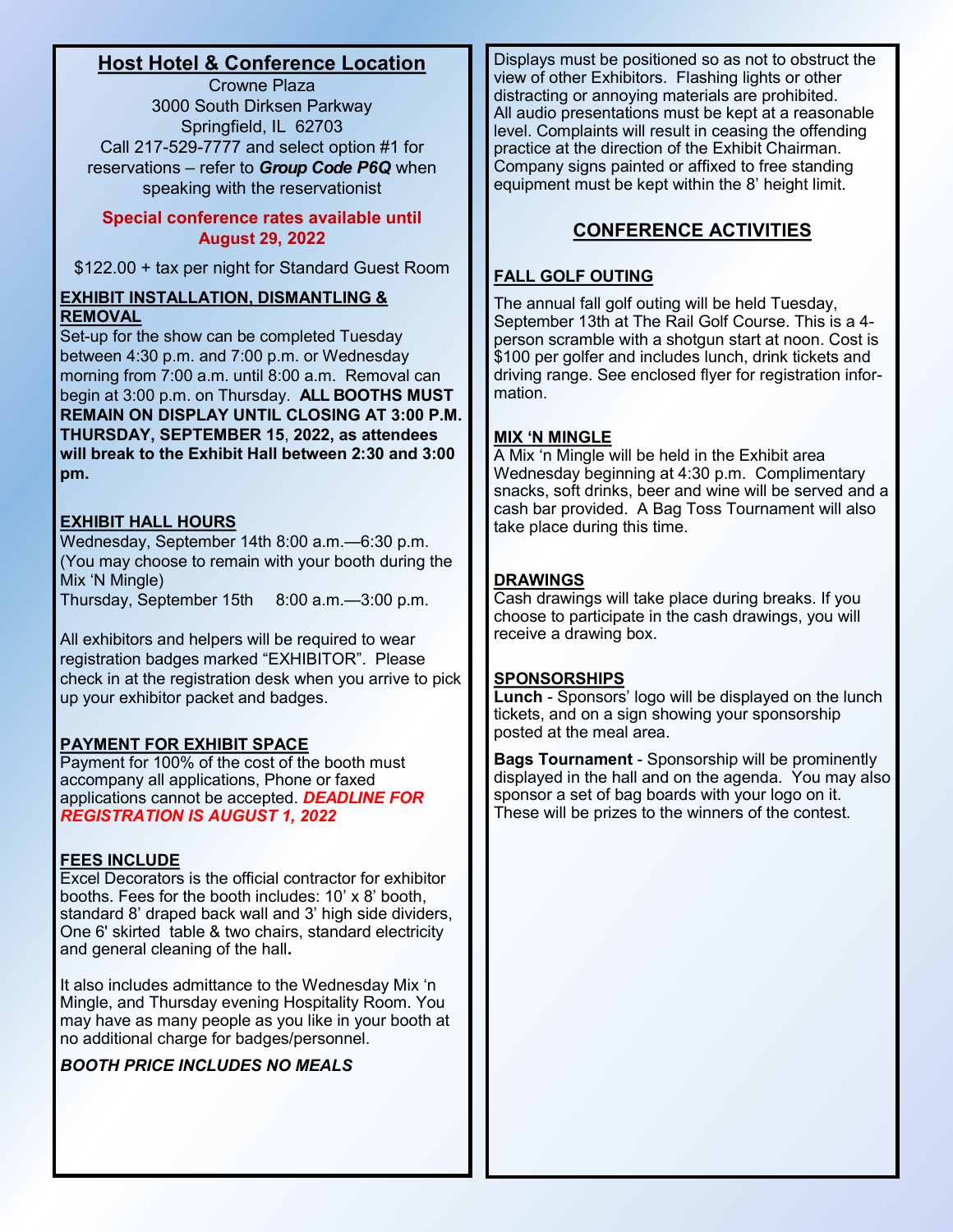#### **SPACE ASSIGNMENT**

We will do our best to accommodate all requests. Exhibit space is assigned based upon: date of receipt of application, utility requirement & exhibit size and other applicable factors. IPWSOA encourages you to bring demonstration or exhibit trailers.

#### **SELLING IN THE EXHIBIT AREA**

Exhibitors are prohibited from direct selling in the exhibit area and its environment. Any violation of this regulation will result in the termination of the existing contract for exhibit space.

#### **GIVEAWAYS, CONTESTS AND DRAWINGS**

Exhibitors must confine all activities to the space assigned unless prior arrangements are made with IPWSOA by August 26, 2022. Distribution of any materials is restricted to the contracted space. Use of aisle space is strictly prohibited.

The Association retains the right of final approval concerning these items based on the submitted detailed description. Any deviation or failure to obtain approval may result in immediate cessation of the activity.

Drawings, lotteries or contests that have prizes of substantial value (i.e. boats, cars, jet skis, etc.) are expressly prohibited.

#### **INTERPRETATION AND ENFORCEMENT**

These rules and regulations become part of the contract between the Exhibitor and the Association. The interpretation and enforcement of the rules and regulations will rest with the Association. All matters in question not covered by these rules and regulations are subject to the decisions of the Association and will be binding on all parties affected by them, as by the original rules and regulations. Exhibitors, or their representatives who, in the opinion of the Association, fail to conduct themselves accordingly, may be immediately dismissed from the exhibition without refund or other appeal.

#### **LIABILITY & INSURANCE**

Every reasonable precaution will be taken to protect the exhibitors' property. However, neither the Association nor its agents will have responsibility or liability for the exhibitors' property, owned, rented, his person or that of his employees or agents, from personal injury, theft, or any other causes. Exhibitors are advised to carry floating insurance to cover exhibit material and public liability for injury to the person and property of others.

#### **CANCELLATIONS & REFUNDS**

The Illinois Potable Water Supply Operators Association, (Association), its employees and its agents will not be liable to hold the Exhibition due to events such as fire, any act of God, public enemy or emergency, strike or any law or regulation of public authority which makes it impossible or impractical to hold the Exhibition. A cancellation of the Exhibition shall cause the return of payment(s) for the exhibit space, less a proportionate share of actual expenses incurred in connection with productions of the exhibition. Above and beyond this, Illinois Potable Water Supply Operators Associations, its employees or agents, will have no further obligation.

Space cancellation must be confirmed in writing. Cancellation with refunds will be made according to the following: (1) Prior to August 1, 75%. (2) On or after August 1 until August 15, 50%. (3) After August 15, no refund can be made.

#### **NO ALCOHOL IS PERMITTED IN OR AROUND THE EXHIBIT HALL DURING THE SHOW EXCEPT FOR IPWSOA SPONSORED EVENTS.**

#### **QUESTIONS?**

Contact Heather McLeod by phone: 800-762-3547 or by e-mail: ilrwahm@ilrwa.org

IRWA has once again agreed to

Please Join Us!

assist us in bringing you an improved conference experience **IPWSOA**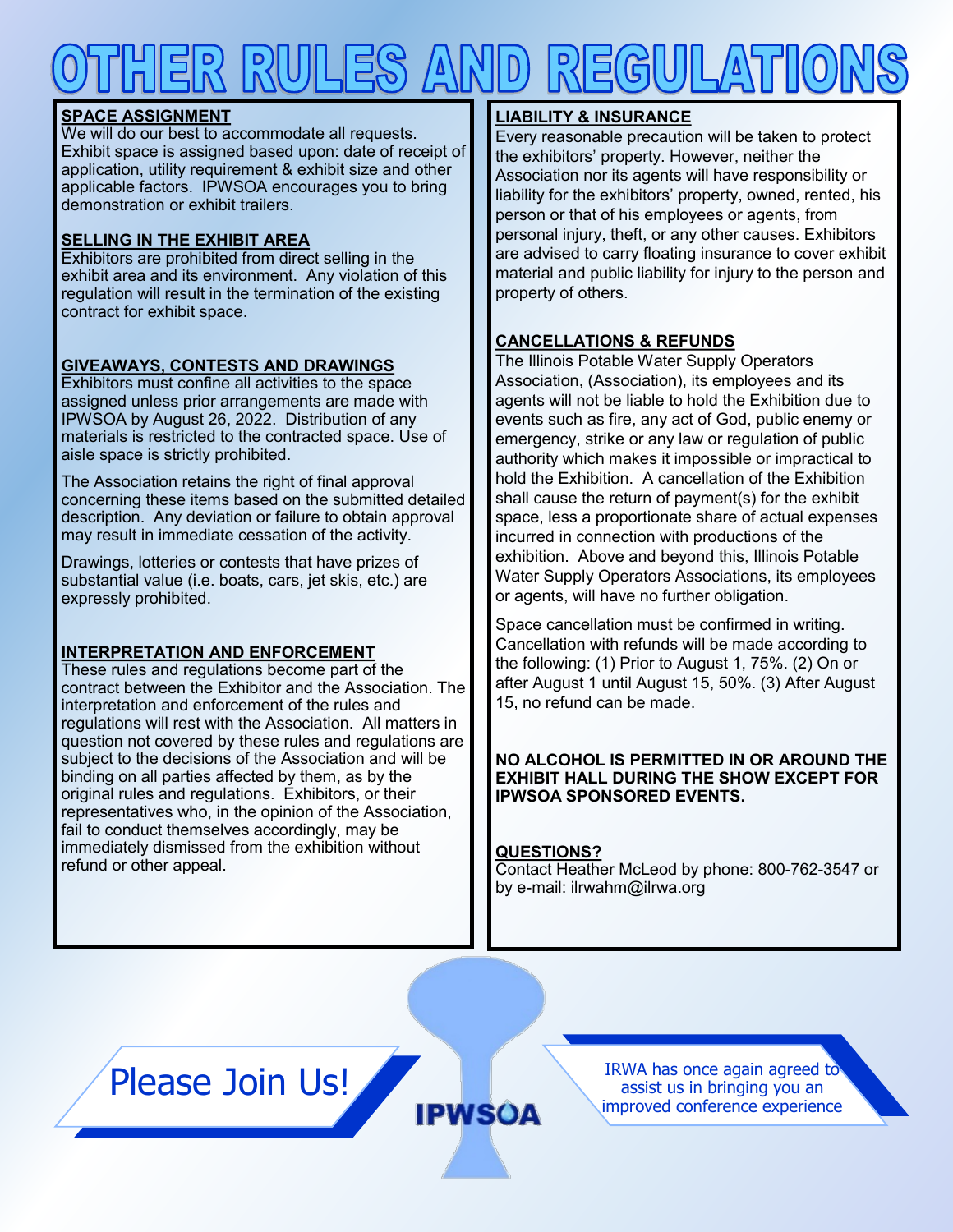

### **Hor Information Insi**  $\frac{1}{2}$ **September 14-16, 2022 ILLINOIS POTABLE WATER SUPPLY OPERATORS ASSOCIATION IPWSOA CONFERENCE**  $\mathbf{e}$